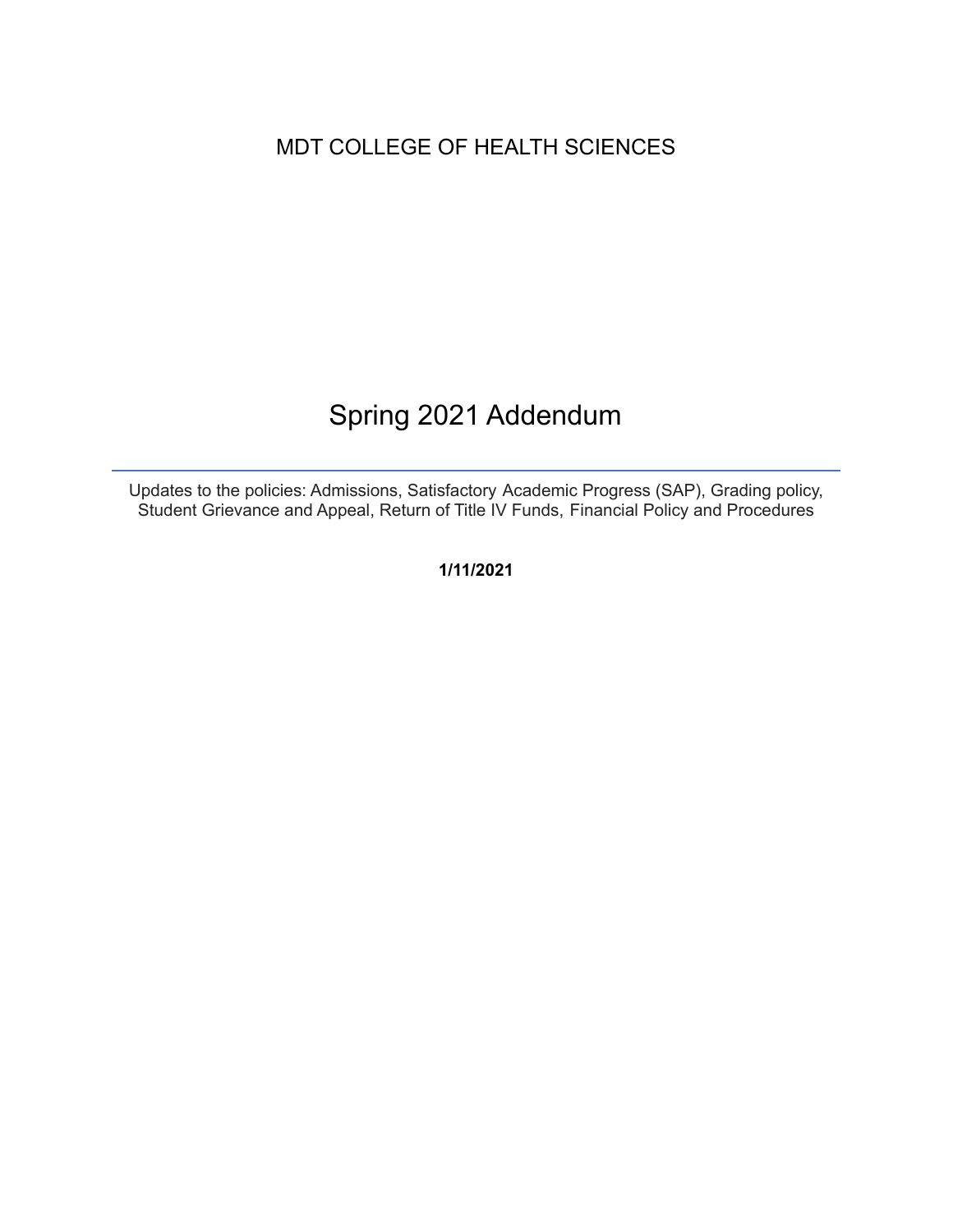## **Contents**

| <b>Changes Applied:</b>                                                                                                | 1              |
|------------------------------------------------------------------------------------------------------------------------|----------------|
| Added back to the admission requirements the Valid State issued ID- was remove for<br>the Summer and Fall term of 2020 | 1              |
| <b>Admission Requirements</b>                                                                                          | 2              |
| <b>High School Requirements</b>                                                                                        | $\overline{2}$ |
| Standards of Satisfactory Academic Progress (SAP)                                                                      | 3              |
| Course Grading and Quality Points in Nursing Programs                                                                  | 7              |
| <b>Student Grievance and Appeal Procedure</b>                                                                          | 9              |
| Return of Title IV Funds R2T4 (PELL Grant/Federal Direct Loans)                                                        | 9              |
| <b>General Requirements</b>                                                                                            | 9              |
| How the Percent earned determine:                                                                                      | 10             |
| Program Withdrawal and Determination of WD date:                                                                       | 11             |
| Procedure for Calculation and Return of Title IV (R2T4) funds payments                                                 | 11             |
| Treatment of Title IV credit balances when a student withdraws                                                         | 11             |
| Post-withdrawal disbursement (PWD)                                                                                     | 12             |
| <b>Financial Policies and Procedures</b><br><b>Payment Requirements</b><br><b>Payment Options</b>                      | 14<br>14<br>15 |

#### <span id="page-1-0"></span>**Changes Applied:**

Admission Requirements

Added back to the admission requirements the Valid State issued ID- was removed for the Summer and Fall term of 2020.

#### <span id="page-1-1"></span>High School Requirements

High School Attestation provided by student with graduating information and verified by admissions representative as a listed/registered school with the respective state's Department of Education at the time of graduation.

#### SAP; Maximum Time frame

Student is considered failing to complete the program within the maximum time frame when it becomes mathematically impossible for them to complete the program within the maximum timeframe established by the school. In other words, a student become ineligible for Title IV funds as a result of the maximum timeframe measure before attempting 150% of the published program length.

Course Grading and Quality Points in Nursing Programs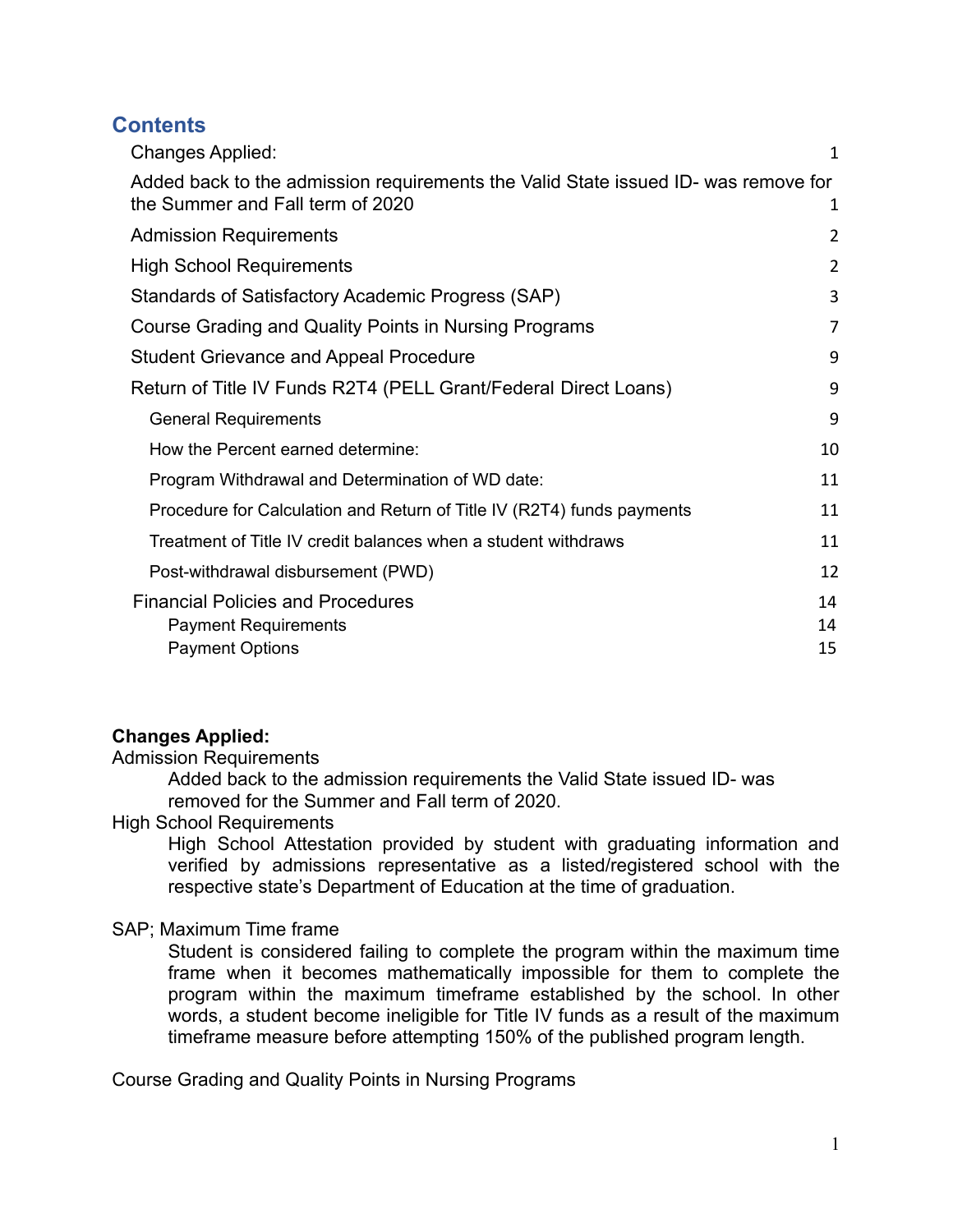The grade scale updated to reflects the minimum requirements to pass the class of 78%, that is posted in the syllabus Grade UI and "N" removed as not used. EW grade added for COVID related withdrawals

Return of Title IV Funds R2T4 (PELL Grant/Federal Direct Loans)

General Requirements- updated to include the Post Withdrawal (PWD) language. Two more policies added in the relation of PWD

#### Financial policy

Financial suspension can lead to termination after 14 days.

No make-up quizzes or tests during financial suspension.

All payments and disputes will be addressed with the Bursar office.

Installment payment plan or 50%tuition at start and 50% midterm.

A \$10 late fee will be charged after 30 days past due.

#### <span id="page-2-0"></span>**Admission Requirements**

- 1. Achievement of the minimum required score on the entrance exam
- 2. Graduation from High school or GED certificate
- 3. Valid State issued ID
- 4. Background check through school designated provider.

5. A cleared record with the Health Care Worker Registry in Illinois or with the Nurse Aide Registry in Ohio (Waivers will be handled on a case by case basis.)

6. A clean record with the National Sex Offender Registry

#### <span id="page-2-1"></span>**High School Requirements**

The policy of the school is to accept students who, as a minimum, have graduated from high school or obtained a GED certificate.

Acceptable documentation of high school graduation or its equivalency may include:

- a copy of an official high school transcript or diploma,
- GED transcript or certificate,
- copy of associate's, bachelor's, master's, or doctorate degree from an accredited college or university or official transcript indicating the same,
- official college transcript indicating the basis of the applicant's admission into the college program as being high school graduation
- High School Attestation provided by student with graduating information and verified by admissions representative as a listed/registered school with the respective state's Department of Education at the time of graduation.
- for students completing high school in a foreign country, who are unable to produce a copy of their diploma, the College form "Affidavit of Student's Graduation from a Foreign High School" completed in English
- copy of a fully completed Department of Defense form DD-214 indicating that the applicant completed high school prior to or during his/her armed forces service
- for homeschooled individuals, the superintendent of schools of the district in which the student is homeschooled must certify in writing on official letterhead that the student's program was substantially equivalent to a four-year high school program.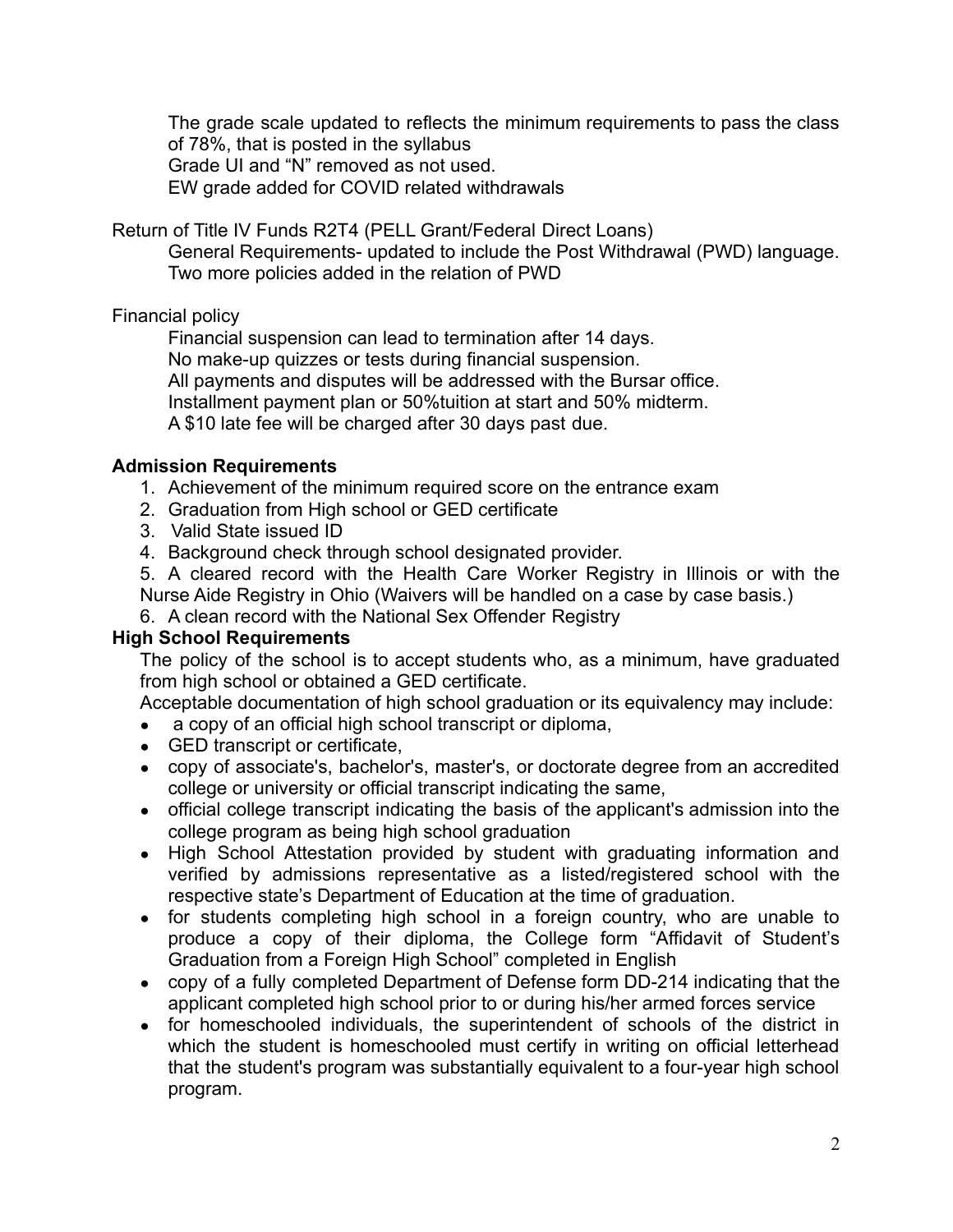- graduation from Non-Chartered Non-Tax supported high schools is NOT considered documentation for entrance into programs unless school is recognized or accredited with the respective state's Department of Education at the time of graduation.
- graduation from an on-line high school is NOT considered documentation for entrance into programs unless school is recognized or accredited with the respective state's Department of Education at the time of graduation.

#### <span id="page-3-0"></span>**Standards of Satisfactory Academic Progress (SAP)**

These standards of satisfactory academic progress apply to all credit hour program students, not just those receiving financial aid. Students must meet the minimum standards as set forth below. Otherwise the student shall be deemed as not making satisfactory academic progress and shall be ineligible for all financial aid or to be enrolled as a regular student.

Satisfactory academic progress will be measured in three areas: minimum academic achievement (CGPA), successful course completion (PACE), and maximum credits attempted (Maximum Timeframe). The student's academic progress will be evaluated at the end of each payment period. A payment period is defined as a term (semester) with any course scheduled.

#### **Minimum Academic Achievement (Minimum Grade Point Average [GPA])**

Students must earn at least a 1.25 GPA for their first payment period of attendance. A 2.00 cumulative GPA is required thereafter.

#### **Successful Course Completion (Completion of Attempted Credits/PACE):**

Students must complete 67% of the cumulative credits they attempt. Any credits the student is registered for after the second instructional week of classes will be considered attempted (this also includes all remedial courses taken). Credits dropped after the second instructional week will be considered attempted but not earned. Withdrawals from all classes in a semester (after the second week) will be counted toward the credits attempted but not earned.

The following table provides examples of SAP evaluations. The table shows the required ratio of credits completed to credits attempted to maintain satisfactory progress:

| <b>Number</b> | Number of Credits | Completion % |
|---------------|-------------------|--------------|
| Credits       | Earned/Completed  |              |
| Attempted     |                   |              |
|               |                   | 75%          |
|               |                   | 78%          |
| 15            | 11                | 73%          |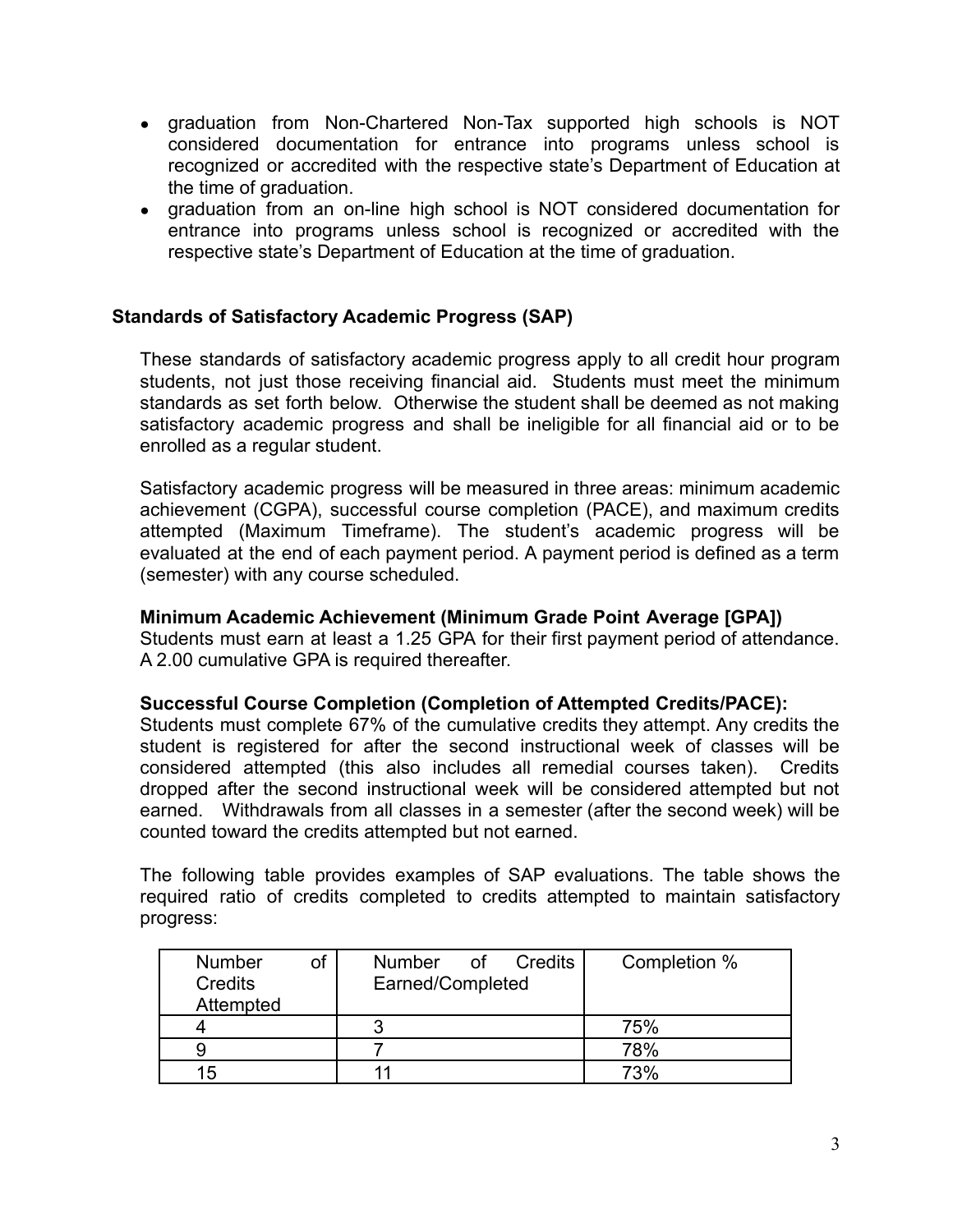**How repeated courses affect SAP Policy:** Repeated courses will be added to total credits attempted and credits completed, however, the initial grade once a repeated class has been passed will not be included in the GPA calculation. The new grade only will be included in the GPA calculation, which will be considered when progress is again reviewed.

#### **Maximum Time Frame**

A student must complete an education program in no more than one and one-half (1.5) times the normal program length. For example, if your program requires 80 credit hours, you must graduate by the time you have attempted 120 credit hours. All attempted and/or withdrawn credits count toward the maximum time frame limit, regardless of changes in the program, until a diploma or degree has been awarded. At any evaluation point when a student is close to reaching the maximum timeframe, a warning letter will be mailed. See Financial Aid Warning section. Student is considered failing to complete the program within the maximum time frame when it becomes mathematically impossible for them to complete the program within the maximum timeframe established by the school. In other words, a student become ineligible for Title IV funds as a result of the maximum timeframe measure before attempting 150% of the published program length. Failure to complete the program within the maximum time frame may result in dismissal of the student from the educational program.

Minimum academic achievement, completion of attempted credits and maximum time frame will be monitored at the end of every semester.

## **Practical Nursing Program Maximum Timeframe**

| <b>PROGRAM</b>                             | <b>Maximum Attempted Credits Allowed</b> |
|--------------------------------------------|------------------------------------------|
| <b>Practical Nursing Program Chicago</b>   | 58.5 (39 financial aid credits x 1.5)    |
| <b>Practical Nursing Program Cleveland</b> | 58.5 (39 financial aid credits x 1.5)    |

\*There are no other Title IV Eligible Credit Hour Programs Offered at the Institution

Note: Developmental or Remedial Coursework are non- credit courses. Credits for these courses are assigned for Financial Aid Purposes for the determination of enrollment status as well as successful course completion for Pace and MTF. (These credits will not be displayed on the student transcript.) When taken as part of the enrolled program, the developmental course will increase the maximum timeframe for the attempted credits allowed. Developmental or remedial coursework are counted as attempted and earned for PACE and Maximum Timeframe.

#### **Readmitted Students**

Previous credit hours which count toward the student's current degree/diploma program will be included in credit hours attempted, credit hours earned, GPA, and maximum timeframe.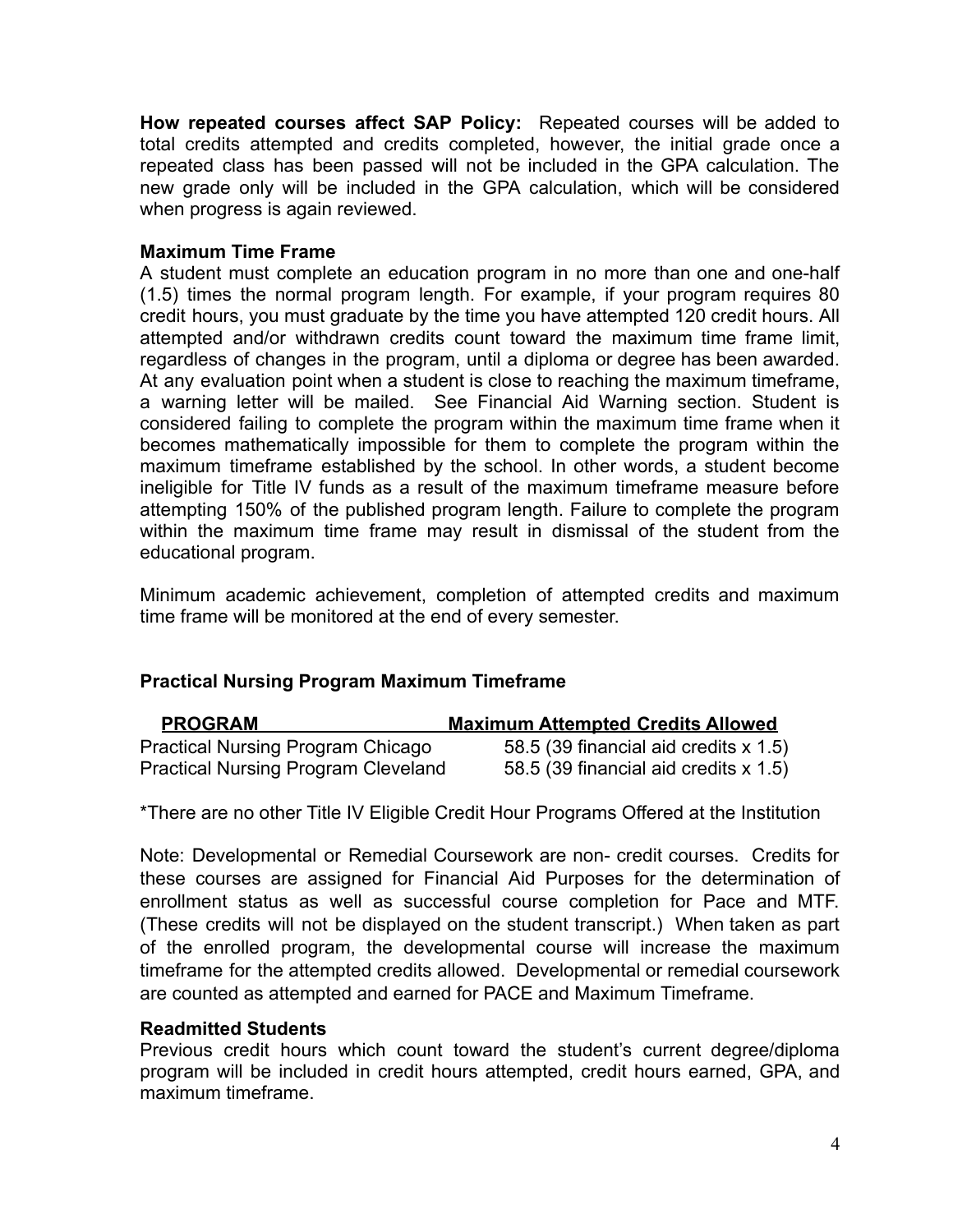#### **Transfer Students**

Transferred credit hours which count toward the student's current degree/diploma program will be included in credit hours attempted, credit hours earned, and maximum timeframe.

#### **Financial Aid Warning**

Students, who fail to meet the Minimum Academic Achievement (minimum CGPA), Successful Course Completion standards, and/or maximum timeframe as stated above and were not already in a warning status, will be placed on Financial Aid Warning for one payment period. This warning period allows the student to continue to receive financial aid for one semester. Students will be notified in writing (by e-mail) of a Warning Status of Federal Financial Aid. All students placed on Warning will be counseled by a school official. Students will receive a new plan of study and documentation will be placed in the student file. Students will be given remedial tutoring if requested.

#### **Financial Aid Suspension**

If a student fails to achieve Minimum Academic Achievement (minimum GPA), Successful Course Completion standards, and/or maximum timeframe while on Financial Aid Warning status, he/she will be placed on Financial Aid Suspension for the following semester. These students will not be eligible for any financial aid until all requirements for Minimum Academic Achievement (minimum GPA) and/or Successful Course Completion standards are met. Students will be notified in writing (by e-mail) of a Suspension Status of Federal Financial Aid. For students in the GI Bill® program - educational benefits will be discontinued, pursuant to 38 U.S.C. 3474 when the veteran or eligible person ceases to make satisfactory progress and is placed on financial aid suspension.

#### **Financial Aid Probation**

This status is assigned to students who were placed on Financial Aid Suspension, have successfully appealed it and have had their eligibility reinstated. During the probationary period, students are given one semester to satisfactorily raise their cumulative GPA and/or cumulative earned credits, as needed. If satisfactory progress requirements are met, the probation is removed. Student may continue to be in a probation status for the additional payment period if GPA and/or cumulative earned credits are not reached the required minimum of 2.0 and 67% of completion, but student meet the requirements of the academic plan developed by the school. Financial Aid denial and Suspension will result if the student's cumulative GPA and/or cumulative earned credits are not successfully raised or at the end of payment period on financial aid probation student will not meet the requirements of the academic plan developed by the school to qualify for further Title IV, HEA program funds.

Students will be notified in writing (using internal communication software and by mail) of a Probation Status of Federal Financial Aid.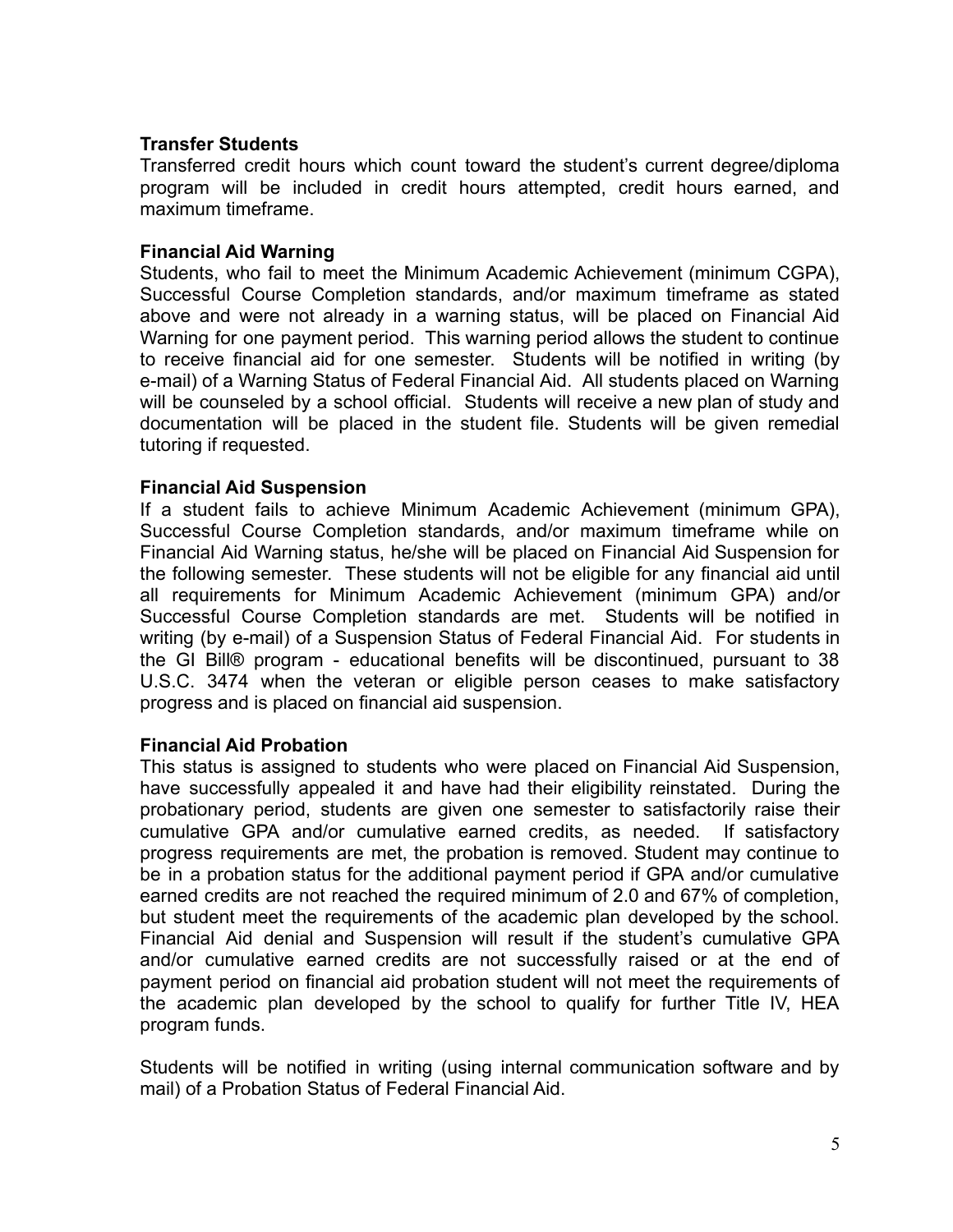#### **Extended Enrollment Period**

A student who has been placed on Financial Aid Suspension is in an extended enrollment status and is not eligible for additional financial aid, and is responsible for making financial arrangements with the institution for tuition and fees incurred during the extended enrollment period. Students attending in an extended enrollment period will be charged tuition and fees consistent with stated costs. The credits attempted and earned in this period will count toward student evaluation for attempted and earned/completed credits (PACE/Maximum Timeframe). During the extended enrollment period, students must seek to correct academic deficiencies by taking remedial courses, retaking courses they have failed or practicing previously learned skills in order to reestablish satisfactory progress. However, in no case can a student exceed 150 % of the standard time frame either as a regular student or in an extended enrollment status and receive the original credential for which he or she is enrolled. Students exceeding the maximum time frame may receive a certificate of completion.

#### **Reinstatement of Financial Aid Eligibility**

In order to regain financial aid eligibility, a student must successfully meet all requirements for satisfactory progress. At the completion of the extended enrollment period, the Financial Aid officer will evaluate student performance in the following areas: ability to complete a program within a maximum time frame; completion of at least 67% of the attempted cumulative hours as calculated and achievement of the cumulative GPA as required by the College. Then a student's award package will be generated based on funds available at that time. The financial aid will not be given to students retroactively.

#### **Appeal of Suspension**

Students may appeal Financial Aid Suspension based on extenuating circumstances. The Satisfactory Progress Appeal Form, a letter from the student, and supporting documentation must be submitted for consideration. The Satisfactory Progress Appeal Form is available in the Financial Aid Office. Not all appeals are approved and deadlines do apply. The Appeals Committee will review appeals on an individual basis. If the appeal is approved, the student will be placed on Financial Aid Probation and may also have to meet the requirements of the academic plan developed by the school to qualify for further Title IV, HEA program funds. The financial aid appeal deadline is at the end of the semester in which the student is placed on suspension. The appeal committee will then review the appeal documentation and contact the student via email with the final decision.

#### **Mitigating Circumstances**

Mitigating circumstances are considered unforeseen situations or events beyond the student's control which directly and negatively affect academic performance. For SAP appeals, students are required to provide supporting documentation for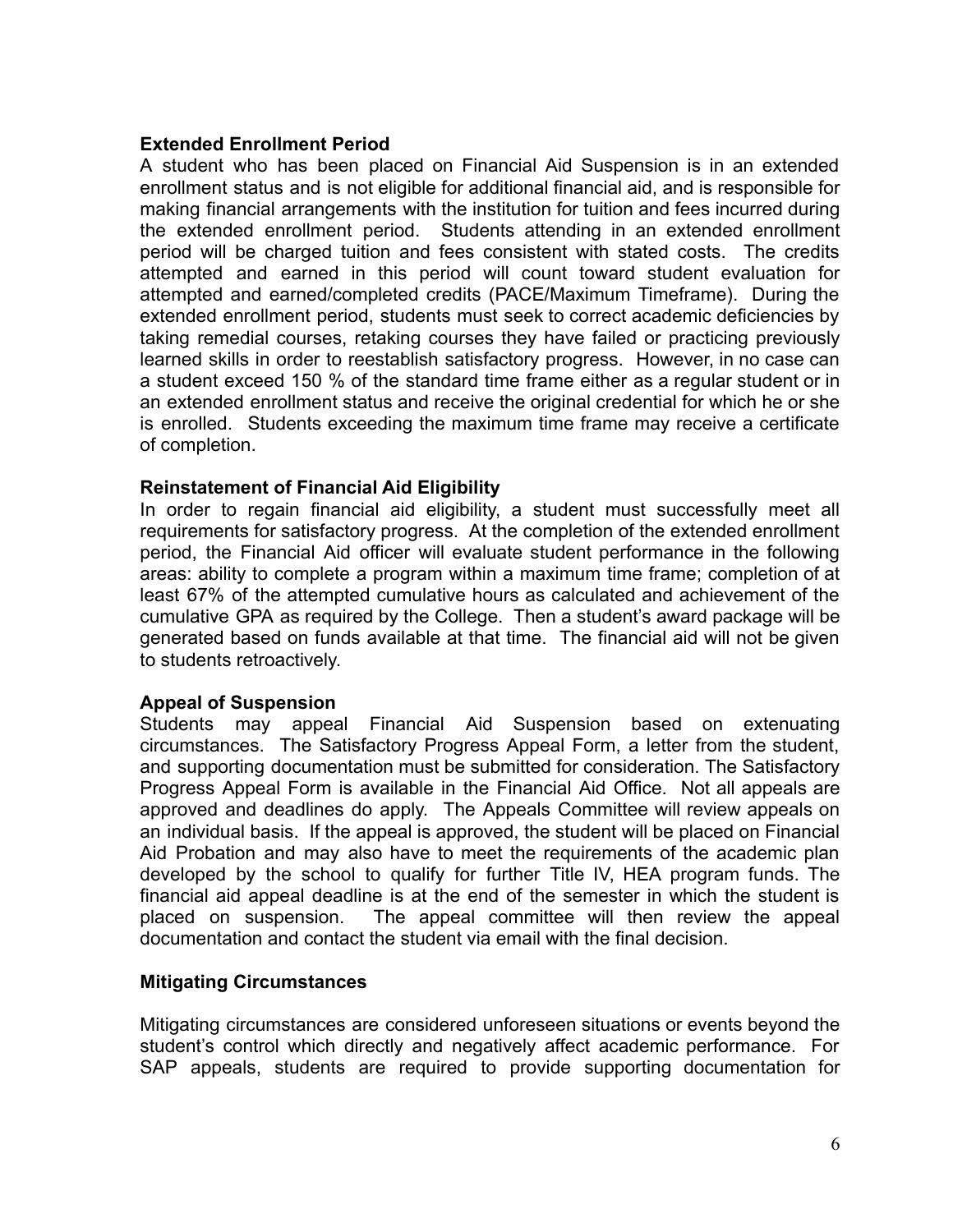mitigating circumstances. The appeal must also explain how the circumstances have been resolved so that these circumstances will not affect future performance.

Below is a list of possible circumstances and the suggested documentation needed to substantiate the mitigating circumstance. Please note, the following list is not exhaustive. If a student is providing circumstances and documentation not mentioned below, the appeal will be considered just the same. Additionally, providing a mitigating circumstance with supporting documentation from the list below does not guarantee an approval. All appeals are reviewed on a case-by-case basis for legitimacy and merit.

Acceptable documentation will be on official letterhead, and obtained through an objective third party. Objective third parties include, but are not limited to: counselors, doctors, lawyers, social workers, religious leaders, state/government agencies, etc.

| <b>POSSIBLE CIRCUMSTANCES</b>        | <b>SUGGESTED DOCUMENTATION</b>                         |  |
|--------------------------------------|--------------------------------------------------------|--|
| Death in the family                  | Death certificate, obituary                            |  |
| Divorce or separation                | Court documents, lawyer statement                      |  |
| Domestic violence                    | Court documents, restraining orders,<br>police records |  |
| Crime victim                         | Legal documentation, police records                    |  |
| Physical and/or mental illness       | Documentation from<br>medical<br>professional          |  |
| Imposed employment changes           | Statement from employer                                |  |
| Involuntary call to military service | Official military orders                               |  |
| Jury duty/court appearance           | Court documents                                        |  |

#### <span id="page-7-0"></span>**Course Grading and Quality Points in Nursing Programs**

Grades are earned and awarded in each course and are recorded on the student's permanent record at the end of each academic term. Evaluation of student achievement will be made in relation to the attainment of the specific objectives (outcomes) of the course. At the beginning of a course the instructor will explain these objectives (outcomes) and the basis upon which grades are determined. There is no rounding up or rounding down of any course grade. Grades are assigned in accordance with the following scale:

| Grades | <b>Numerical Equivalent</b> | <b>Quality Points</b> |
|--------|-----------------------------|-----------------------|
| A      | 98-100%                     | 4.0                   |
| $A-$   | 95-97.99%                   | 3.7                   |
| $B+$   | 92-94.99%                   | 3.3                   |
| B      | 88-91.99%                   | 3                     |
| $B-$   | 85-87.99%                   | 27                    |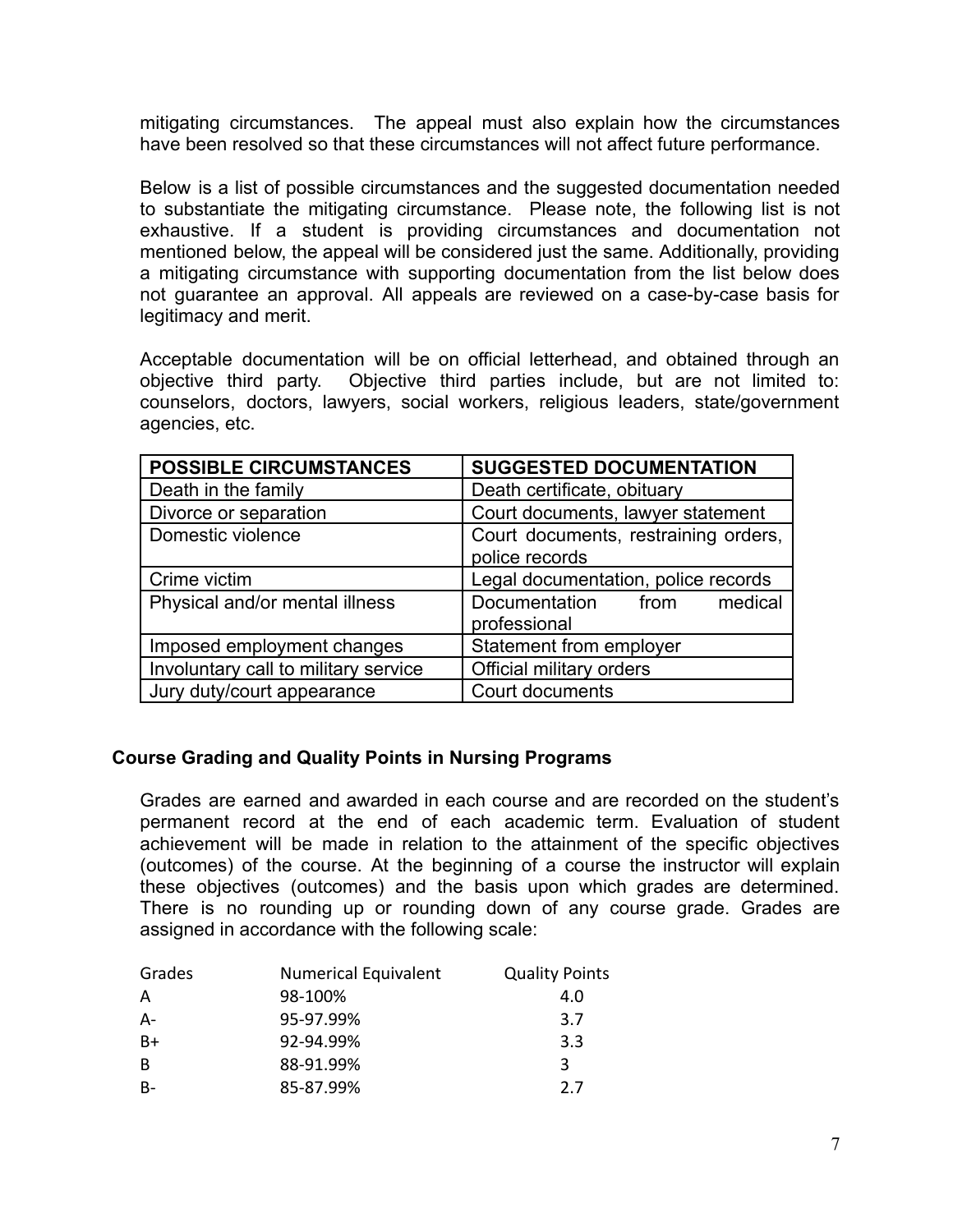| $C+$                         | 82-84.99% | 2.3         |
|------------------------------|-----------|-------------|
| $\mathsf{C}$                 | 78-81.99% | 2           |
| D                            | 69-77.99% | 1           |
| F                            | Below 69% | 0.0 Failure |
| I Incomplete                 |           | 0.0         |
| W Withdraw                   |           | 0.0         |
| WF Withdraw Fail             |           | 0.0 Failure |
| <b>EW Excused Withdrawal</b> |           | 0.0         |

In addition, the student must achieve the following: Students must receive a 78% or higher in both testing and non-testing scores to successfully pass the course. Exception: students in any Math course must receive an 80% overall grade. Failure of any component associated with the course such as lab or clinical experience will result in the student repeating the whole course. Spelling of medical terms and medication names can be critical in patient care. Therefore, nursing courses may deduct points for misspelling. See individual syllabi for course policy.

Exception to the above are PASS /FAIL Courses (Quality points = 0):

- (P) Pass: See criteria per the specific Syllabus
- (F) Fail: See criteria per the Specific Syllabus

I – Incomplete. Only students who experience unforeseeable emergencies and have supporting documents and are in good class standing at the end of the semester may qualify for receiving an "I" grade. A student receiving a grade of "I" needs to correct any deficiencies no later than the start of the following semester. An incomplete grade not corrected within the prescribed period will result in an "F" for the class, requiring the student to repeat the course.

W - Withdraw A student will receive a "W" if he or she withdraws by the end of the sixth week of the session (or by the end of the third week for the half-semester course) regardless of the student's academic status in the course at the time of the withdrawal. Courses, which are marked with a "W," are not included in calculation of the GPA.

WF - Withdraw Fail The student who has withdrawn from a course, stopped attending or has been dropped from a course by the instructor after the end of the sixth week (or third week for the half-semester course) will receive a grade of "WF" in the course. This grade is equal to the "F" and is calculated for GPA.

EW – Excused Withdrawal. A student will receive an "EW" if he or she was directly affected by COVID-19 pandemic and approved by the administrative team, regardless of the student's academic status in the course at the time of the withdrawal. Courses, which are marked with an "EW," are not included in calculation of the GPA or maximum time frame. This is only in effect during COVID-19 pandemic.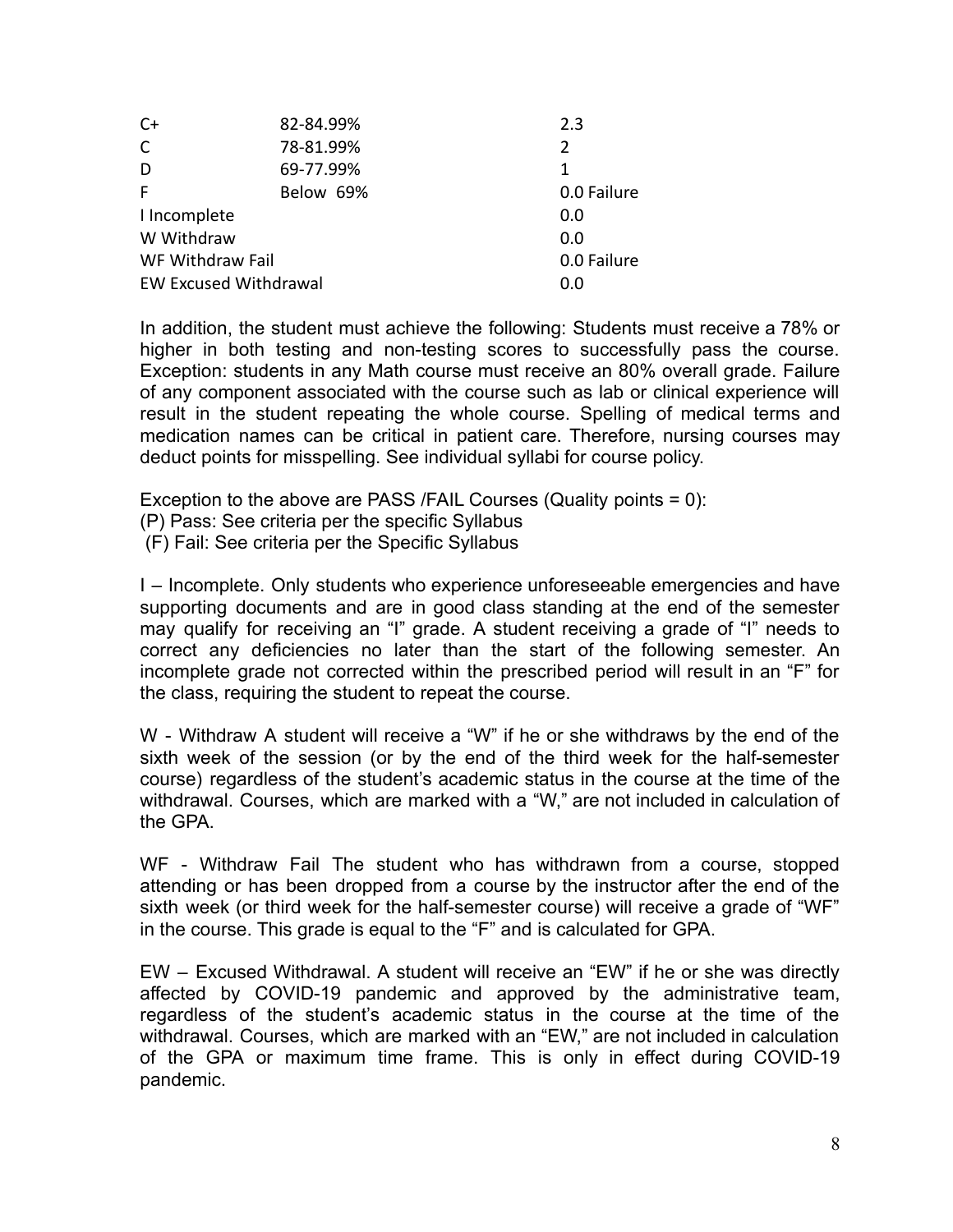#### <span id="page-9-0"></span>**Student Grievance and Appeal Procedure**

In order to initiate and pursue a grievance, the following steps must be observed, in their entirety, for grade appeals and non-grade appeals. Students may not submit an appeal for policy change.

Appeals will only be accepted through the appeal link on the school's website, listed below.

<https://go.atsinstitute.edu/appeals/>

The appeal submitted in person or by email will not be accepted.

Appeal verdict details are not disclosed. The appeals decisions are final.

Note: The appeal emails listed under appeal procedure in the catalog are disconnected.

#### <span id="page-9-2"></span><span id="page-9-1"></span>**Return of Title IV Funds R2T4 (PELL Grant/Federal Direct Loans) General Requirements**

If a recipient of Title IV grant or loan funds withdraws from a school after beginning attendance, the school performs an R2T4 calculation to determine the amount of Title IV assistance earned by the student. If the amount disbursed to the student is greater than the amount the student earned, the unearned funds must be returned. If the amount disbursed to the student is less than the amount the student earned, and for which the student is otherwise eligible, he or she is eligible to receive a post-withdrawal disbursement of the earned aid that was not received.

Federal law specifies how a school must determine the amount of Federal Financial Aid (Pell Grant, Supplemental Education Opportunity Grants and Federal Direct Loans) a student earned if they withdraw\* before completing at least 60% of each semester. If a student withdraws on or before the 60% point in time, a portion of the Title IV funds awarded to a student must be returned within 45 days of the date the school determines the student has withdrawn. For a student who withdraws after the 60% point-in-time, there are no unearned funds. However, a school will still determine whether the student is eligible for a post-withdrawal disbursement (PWD).

If funds are returned, the student should be aware that this may result in the student owing outstanding tuition or fees to the school in addition to owing funds back to the U.S. Department of Education. Any grant amount the student has to return is a federal grant overpayment and arrangements must be made with the school or the U.S. Department of Education to return the funds.

#### <span id="page-9-3"></span>**How the Percent earned determine:**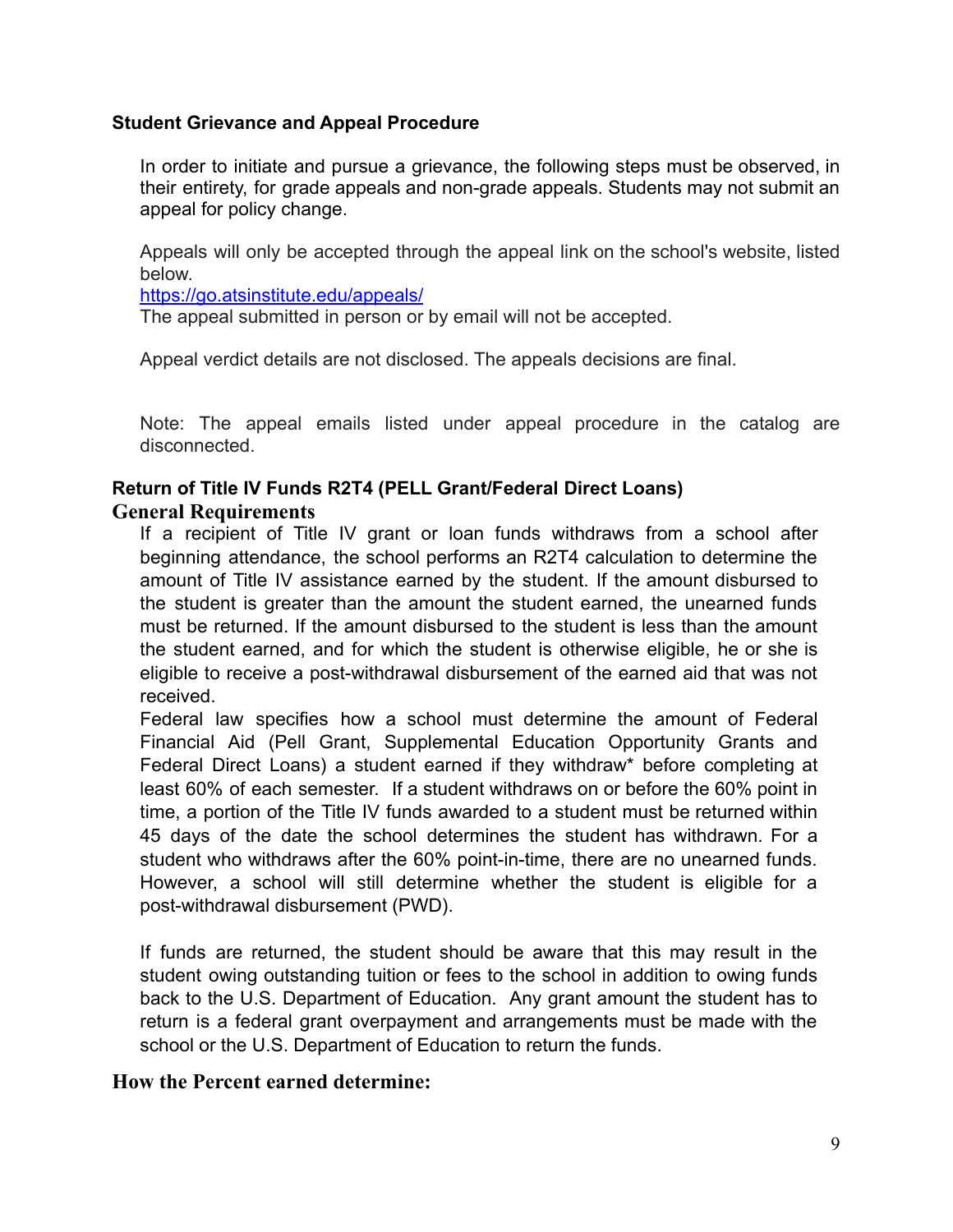Percent earned = number of calendar days completed up to the withdrawal date\* (less scheduled breaks of 5 days or more) divided by the total days in the semester (less scheduled breaks of 5 days or more).

percent unearned = 100% minus percent earned.

When a student receives Federal Financial Aid in excess of aid earned – the school returns the lesser of:

Institutional charges multiplied by the unearned percentage, or

Title IV Funds disbursed multiplied by the unearned percentage

The student returns:

Any remaining unearned aid the school is not required to return.

Loan funds are repaid in accordance with the terms of the Promissory Note.

Pell Grant funds due after applying the 50% grant protection.

Any grant amount the student has to return is a Federal grant overpayment and arrangements must be made with the school or the U. S. Department of Education to return the funds.

After Return of Title IV Funds calculation is complete, federal funds will be returned in the following order:

- 1. Federal Direct Unsubsidized Loan
- 2. Federal Direct Subsidized Loan
- 3. Federal Direct Plus Loan
- 4. Pell Grant
- 5. FSEOG

Students will be billed and payment is due immediately for any tuition balance created when the college is required to return funds to the U. S. Department of Education. Students have 45 days from their withdrawal date to repay to the college any federal grant overpayment. After the 45 days, the student must work directly with the U. S. Department of Education to resolve their overpayment and may not receive additional Federal Financial Aid until the overpayment is resolved.

The school must report to the U. S. Department of Education any student who is in an overpayment status.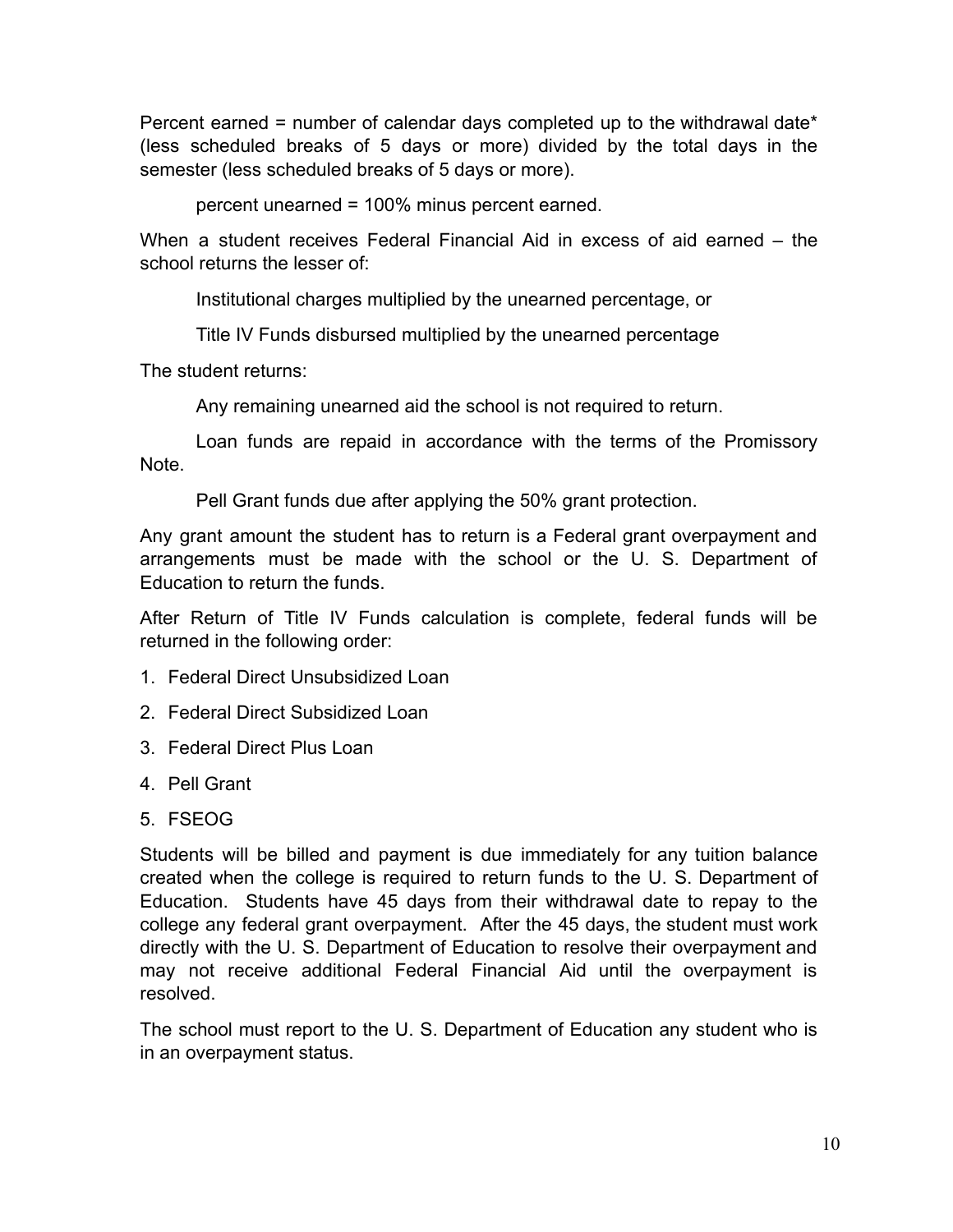\*withdrawal on the date of the student's last documented class attendance/activities according to the instructor's records.

## <span id="page-11-0"></span>**Program Withdrawal and Determination of WD date:**

For students who withdraw before completing a term without notifying the school and who have not communicated with the school for fourteen (14) consecutive days, the school will consider that the student has unofficially withdrawn. The last day of attendance (LDA) will then be used as the withdrawal date for the purposes of calculating any return of Federal funds to the US Department of Education. The attendance must be verified for any students who received all "F" and or "WF" at the end of the semester. The last day of attendance will then be used as the withdrawal date

If a student receiving financial aid withdraws, an exit interview with the financial aid officer is required.

## <span id="page-11-1"></span>**Procedure for Calculation and Return of Title IV (R2T4) funds payments**

The MDT FA office is responsible to complete the Return of Title IV funds payments correctly and timely. The Calculation of R2T4 must be performed for any financial aid recipient who ceases the enrollment prior to the end of the term in which FA was disbursed or was scheduled to be disbursed. The calculation of R2T4 must be performed within 30 days from the Date of Determination (DOD). The DOD defined as follows

(1) For unofficial withdrawals the DOD is no more than 14 days from the Last Date of Attendance (LDA)

(2) For official withdrawals, whatever is earlier- the official WD date or the  $14<sup>th</sup>$  day from the last day of attendance

(3) For students who do not start the next semester the DOD is no later than the last date of the Add/Drop period

(4) For students who not returned from the leave of absence the DOD is no later than the last date of the Add/Drop period for the semester student supposed to return

The 45 days deadline of return of Title IV funds will be monitored by financial aid officer and CEO.

## <span id="page-11-2"></span>**Treatment of Title IV credit balances when a student withdraws**

When a student withdraws with an outstanding Title IV credit balance, a school will first perform an R2T4 calculation to determine, among other things, whether adjustments to the credit balance will occur.

Any existing Title IV credit balance funds for the payment period will be included in R2T4. The published institutional refund policy need to be performed to determine if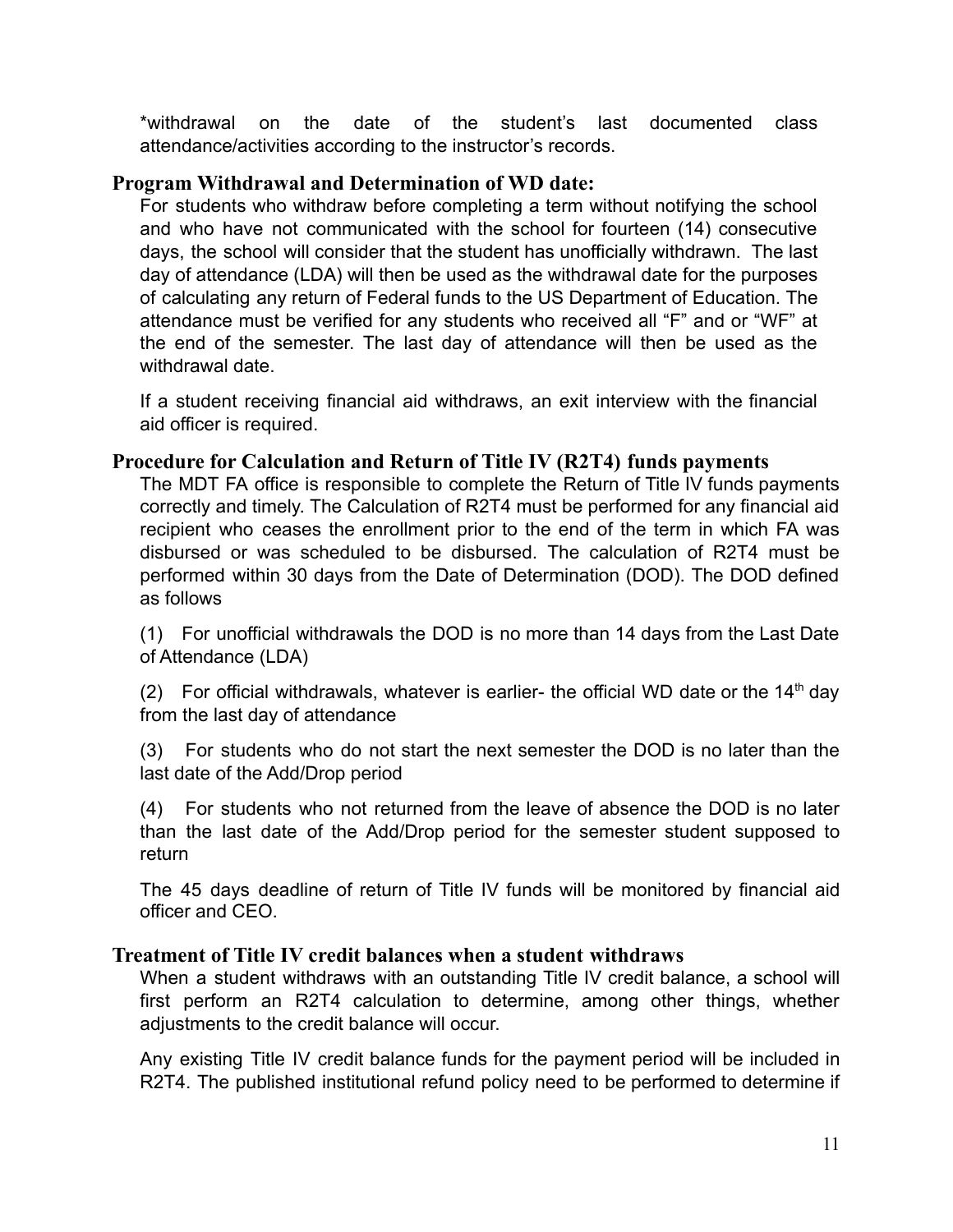doing so creates a new or larger Title IV credit balance. Any Title IV credit balance applied as follows:

a) Any Title IV credit balance will be allocated first to repay any grant overpayment owed by the student as a result of the current withdrawal. The institution will return such funds to the Title IV grant account within 14 days of the date that the institution performs the R2T4 calculation. Although not included in an R2T4 calculation, any Title IV credit balance from a prior period that remains on a student's account when the student withdraws is included as Title IV funds when school determine the final amount of any Title IV credit balance when a student withdraws.

b) Within 14 days of the date that the institution performs the R2T4 calculation, an institution will pay any remaining Title IV credit balance to pay authorized charges at the institution (including previously paid charges that now are unpaid due to a return of Title IV funds by the institution) or to the student (or parent for a Direct PLUS Loan). If the institution cannot locate the student (or parent) to whom a Title IV credit balance must be paid, it will return the credit balance to the Title IV programs.

#### <span id="page-12-0"></span>**Post-withdrawal disbursement (PWD)**

**What a PWD is:** The Post-withdrawal is Title IV funds that a student has earned as of the withdrawal date but has not yet been disbursed to the student. These funds can be offered to student through a post-withdrawal disbursement. A post-withdrawal disbursement whether credited to the student's account or disbursed to the student or parent directly, must be made from available grant funds before available loan funds. A school will offer any post-withdrawal disbursement of loan funds within 30 days of the date of the school's determination that the student withdrew, and return any unearned funds and make a post-withdrawal disbursement of grant funds within 45 days of that date. A school will obtain confirmation from a student, or parent for a Direct Parent PLUS Loan, before making any disbursement of loan funds from a post-withdrawal disbursement, whether those loan funds are to be credited to the student's account or disbursed directly to the student (or parent). The information provided in this notification will include the information necessary for the student, or parent for a Direct Parent PLUS Loan, to make an informed decision as to whether the student or parent would like to accept any disbursement of loan funds and will be provided within 30 days of the date of a school's determination that a student has withdrawn.

Student can accept or decline federal financial aid as part of PWD. A PWD of federal grant funds to satisfy outstanding allowable charges does not require your acceptance. The school is required, however, to obtain your permission to credit your account with federal grant funds in excess of allowable charges.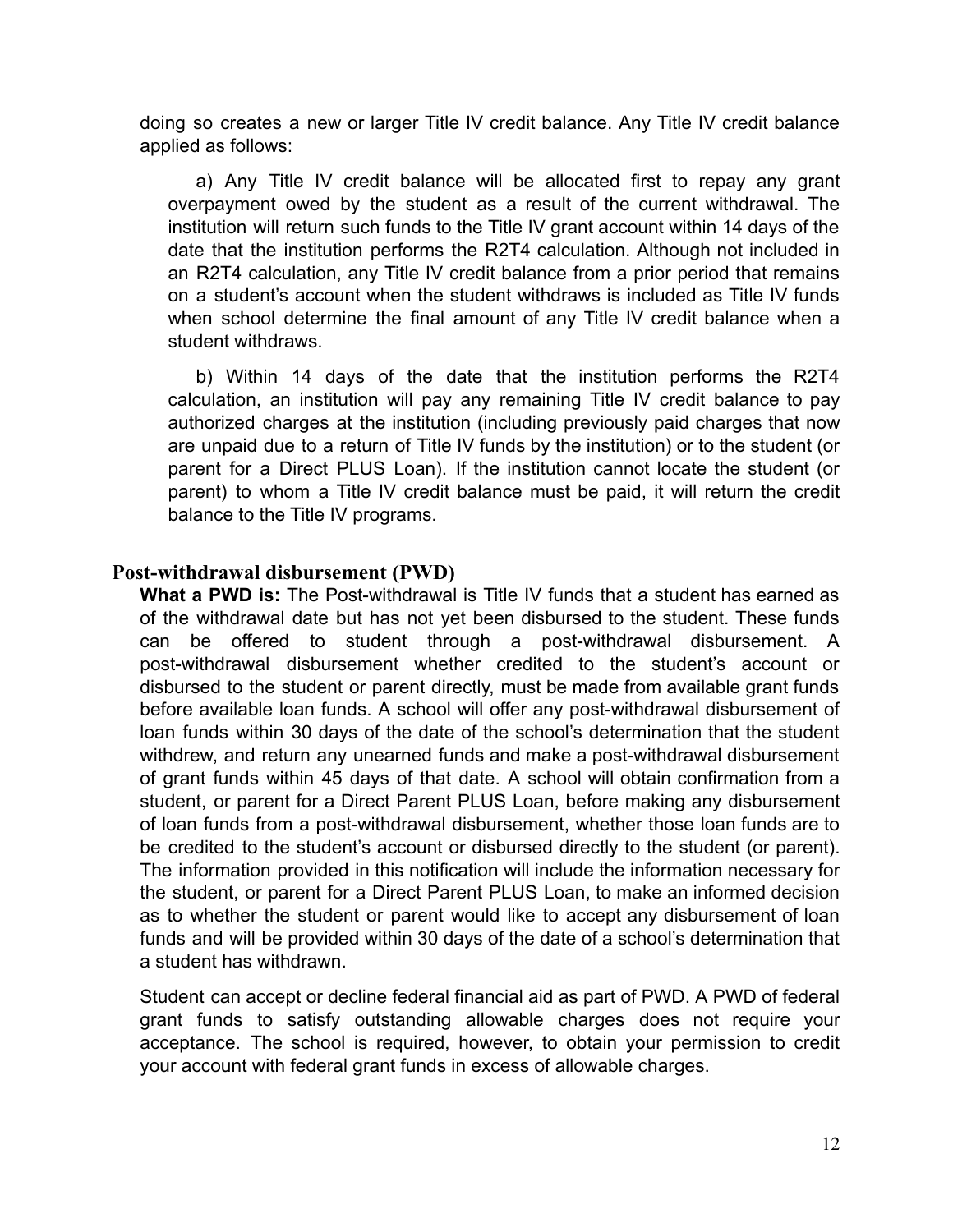You can choose to accept only an amount for the open charges or, if eligible, to accept a larger amount that will result in excess funds being returned to you. It is important to understand that accepting a PWD of student loan funds will increase your overall student loan debt that must be repaid under the terms of your Master Promissory Note. Additionally, accepting a PWD of grant funds will reduce the remaining amount of grant funds available to you should you continue your education later.

You or your parents must respond to the notice within 14 days. After that period the school may decide not to accept the PWD request.

For any amount of a post-withdrawal disbursement not credited to the student's account to cover allowable charges, the school must make the grant disbursement as soon as possible but no later than 45 days after the date of the school's determination that the student withdrew.

No charges, except for tuition, fees and books/supply purchased through the school will be subject to allowable charges.

Outstanding charges on a student's account are charges for which you will be liable after the application of applicable refund policy. These are the institutional charges, after any adjustment that reflects what you will owe for the current term after the withdrawal. You may also provide permission to credit account for prior award year charges. Separate student/parent authorization is not required to use current Title IV funds to cover prior year charges up to \$200 for tuition and fees.

Any credit balance remaining is disbursed as soon as possible but no later than 14 days from the date of the disbursement of the PWD.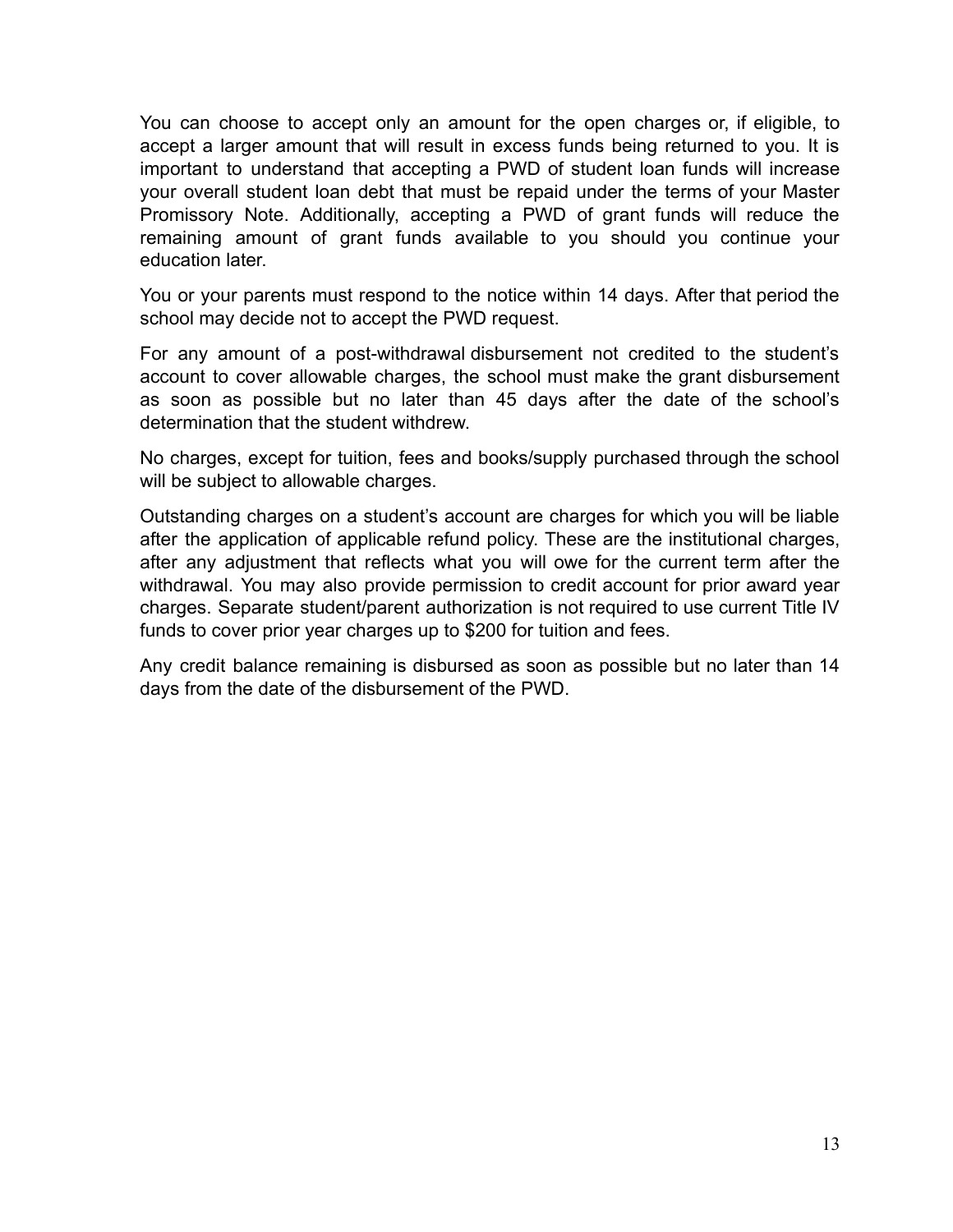## **Financial Procedures and Policies**

## **Payment Requirements**

Payment in full for semester tuition and any assessed fees is due by the end of the first day of classes. \**See minimum payment requirements below.*

Students who are 15 days past due with payment will be counseled by school officials and may be pulled from classes. Students, who do not meet the minimum payment requirements<sup>\*</sup> after 30 days, may be placed on administrative suspension until they clear their balance.

#### **Financial Suspension**

During a Financial Suspension, Student Learning Management System access will be disabled and you will be suspended from classes. Student cannot attend scheduled classes. Absences incurred during suspension will not be counted. Students cannot take any quizzes or exams and will receive a 0 grade. No make-up quizzes or exams will be available if missed during Financial Suspension. Suspension can lead to termination if student does not bring account current within 14 days of the initial suspension date.

Grades, registration for next semester, transcripts, diplomas, letters of completion or application to state boards and letters of recommendation will be issued only when a student's account is considered to be in good standing.

Students that did not fulfill their financial obligations during the previous semester will lose their eligibility to continue with the installment payment plan until they clear previous obligations.

The College reserves the right to reject the enrollment of any applicant who had formerly enrolled in a program at the school but failed to fulfill payment requirements.

#### **\*Minimum payment requirements**:

- 1) Full payment (payment must be received and posted to your student account by the due date).
- 2) Good standing in the installment payment plan.
- 3) Financial aid application processed by the Department of Education and on file at the college. Students MUST finish financial aid verification, if any.
- 4) Confirmation of payment in the form of scholarships and/or third party authorization.

Students are required to monitor their account balances.

All payment concerns/disputes are to be discussed directly with the Bursar's office. If a student disputes charges with their bank and a charge back occurs, the student is